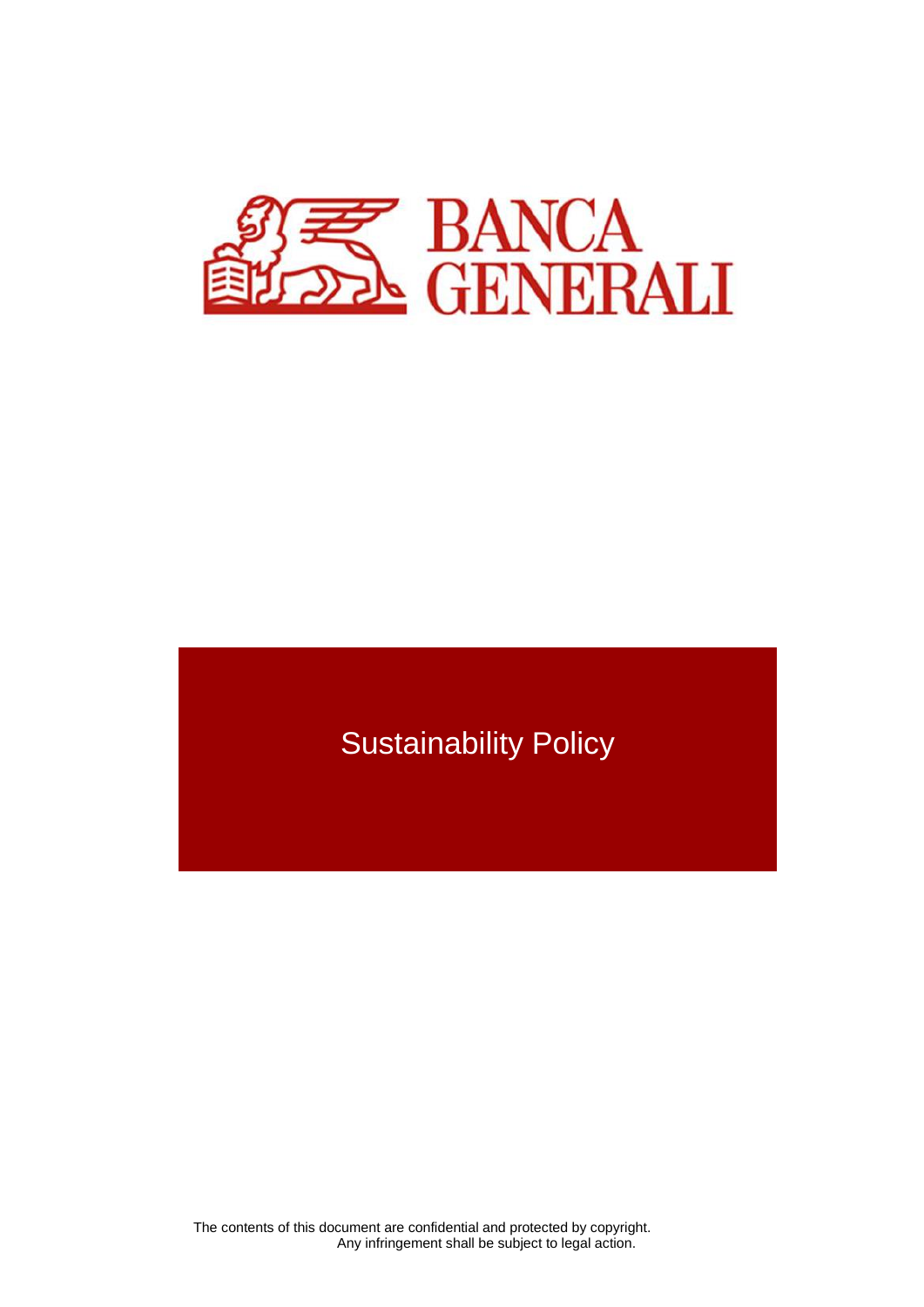

## **CONTENTS**

| 5.2IDENTIFICATION, ASSESSING AND MANAGEMENT OF THE RISKS AND OPPORTUNITIES CONNECTED WITH<br>5.3MONITORING AND REPORTING ON THE RISKS AND OPPORTUNITIES CONNECTED WITH THE RELEVANT |  |
|-------------------------------------------------------------------------------------------------------------------------------------------------------------------------------------|--|
|                                                                                                                                                                                     |  |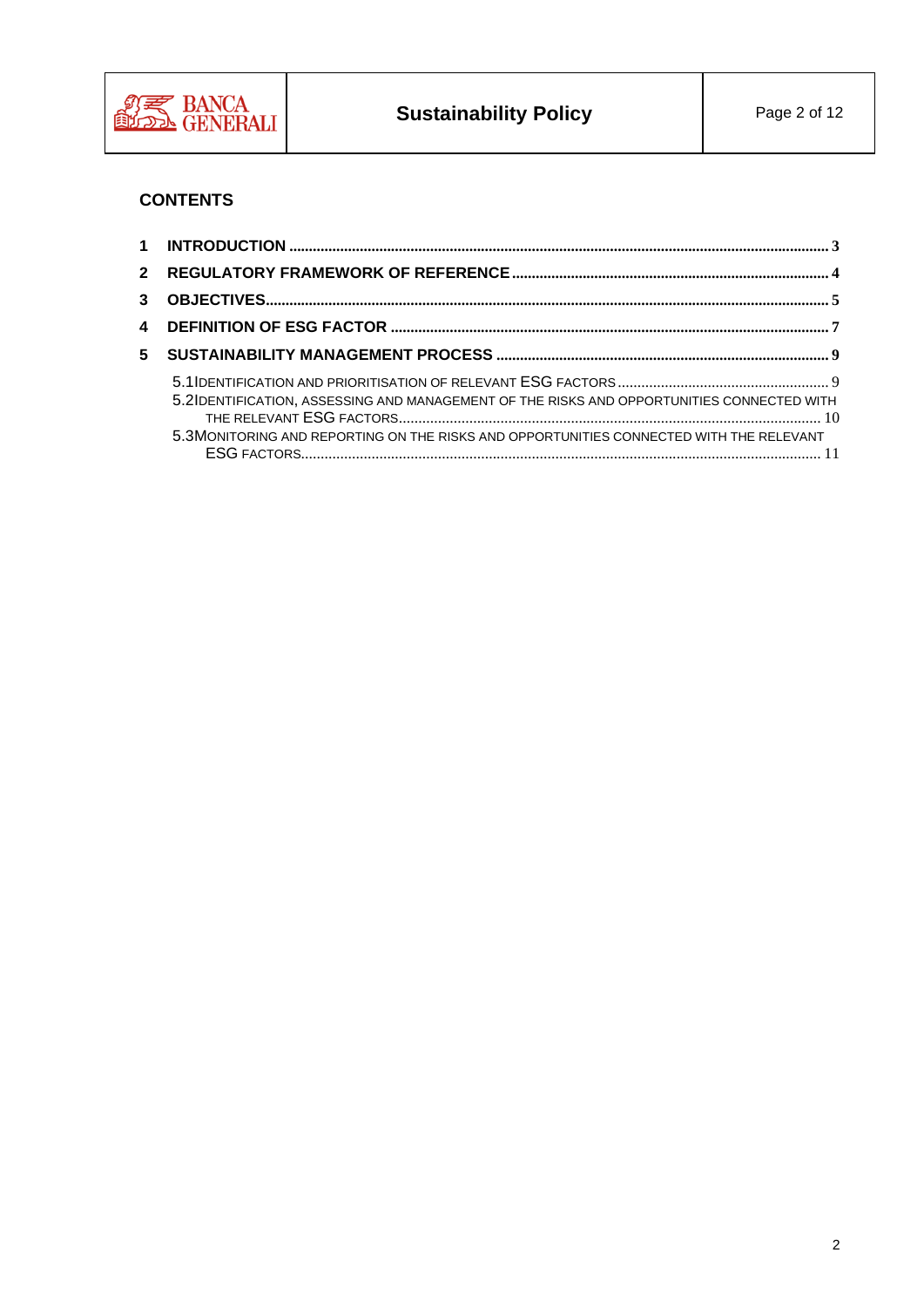

### <span id="page-2-0"></span>**1 INTRODUCTION**

The Sustainability Policy (hereinafter also the "Policy") outlines the system defined by the Banking Group<sup>1</sup> for identifying, assessing and managing the risks connected with Environmental, Social and Governance factors ("ESG Factors"; see the following Section [5\)](#page-8-0) in keeping with its goal of promoting sustainable development of business activities and generating durable value over time.

In particular, this Policy sets the rules to:

- identify, evaluate and manage ESG factors that may pose risks and opportunities for the achievement of business objectives;
- identify, evaluate and manage the positive and negative impacts that business decisions and activities may have on the external environment and on legitimate interests of stakeholders.

The Policy aims to integrate into business processes the Banking Group's Sustainability model outlined in the Charter of Sustainability Commitments in force from time to time and approved by Banca Generali's Board of Directors that defines, in line with the principles established by the Internal Code of Conduct of Banca Generali — and those of its Subsidiaries<sup>2</sup> that have endorsed its principles  $-$  and main related legislation, the long-term strategic goals for doing business responsibly and living in the community, helping to create a healthy, resilient and sustainable society.

This Policy complies with the Insurance Group's principles.

This Policy applies to Banca Generali and all Banking Group Subsidiaries, where this document shall be adopted by the respective Board of Directors.

Each Subsidiary's Chief Executive Officer or General Manager is responsible for the implementation of this Policy and must request advance approval for any exceptions from the current Policy from the Banking Parent Company.

<sup>&</sup>lt;sup>1</sup> The Banking Group whose parent company is Banca Generali S.p.A.

<sup>&</sup>lt;sup>2</sup> All Banking Group Companies included in the scope of application of this Policy.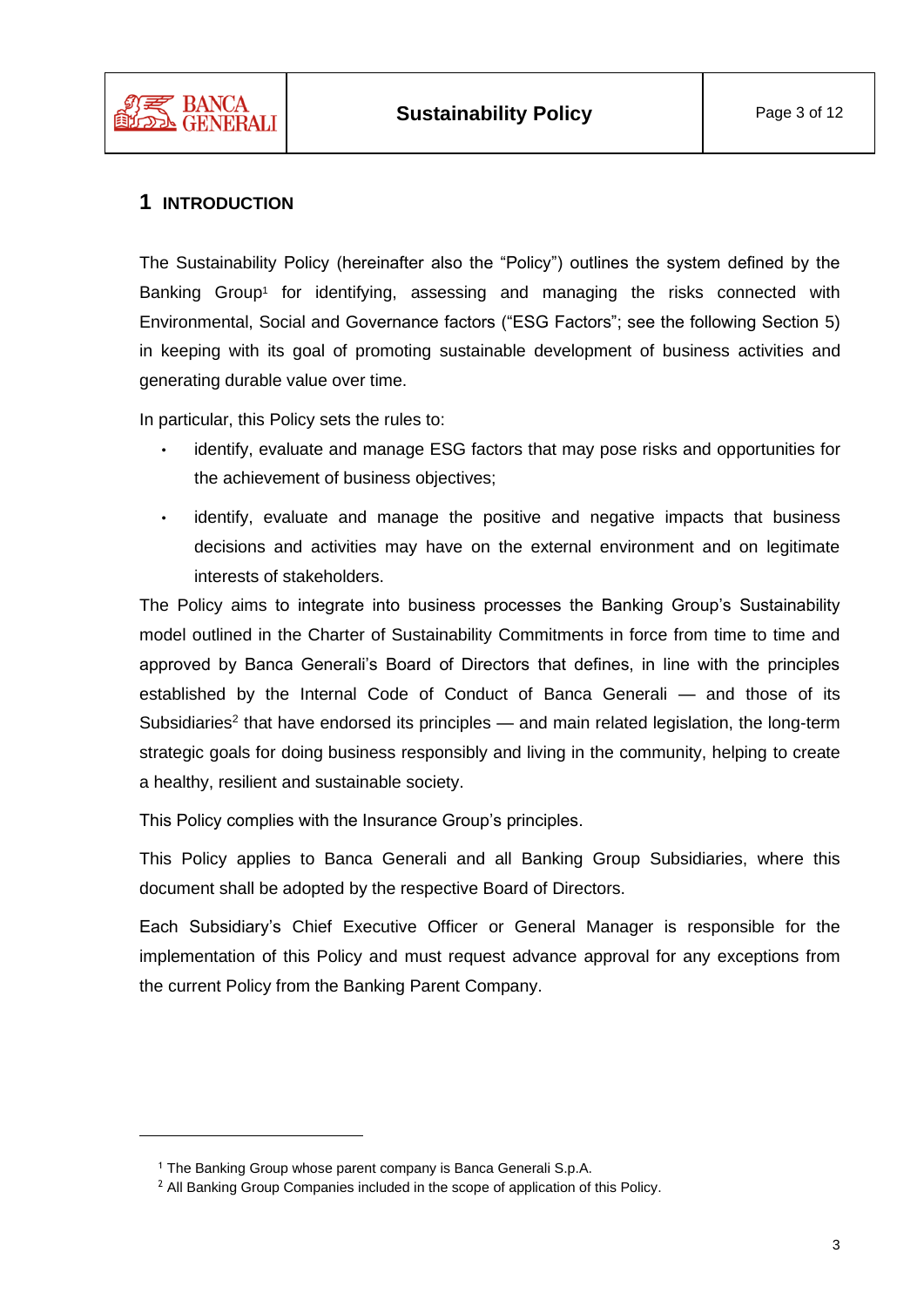

## <span id="page-3-0"></span>**2 REGULATORY FRAMEWORK OF REFERENCE**

Main regulatory texts and/or sources of reference deemed relevant to the preparation of this Policy:

- § *Internal Code of Conduct*, as in effect from time to time;
- § *Charter of Sustainability Commitments,* as in effect from time to time;
- § *Materiality Matrix*, as in effect from time to time;
- § *Regulation (EU) 2019/2088 of 27 November 2019 on sustainability*‐*related disclosures in the financial services sector;*
- § *Regulation (EU) 2020/852 of 18 June 2020 on the establishment of a framework to facilitate sustainable investment;*
- § *Sustainable Development Goals included in the UN 2030 Agenda for Sustainable Development of 25 September 2015*;
- § *Italian Legislative Decree No. 254 of 30 December 2016 implementing Directive 2014/95/EU of the European Parliament and of the Council of 22 October 2014 amending Directive No. 2013/34/EU as regards disclosure of non-financial and diversity information by certain large undertakings and groups.*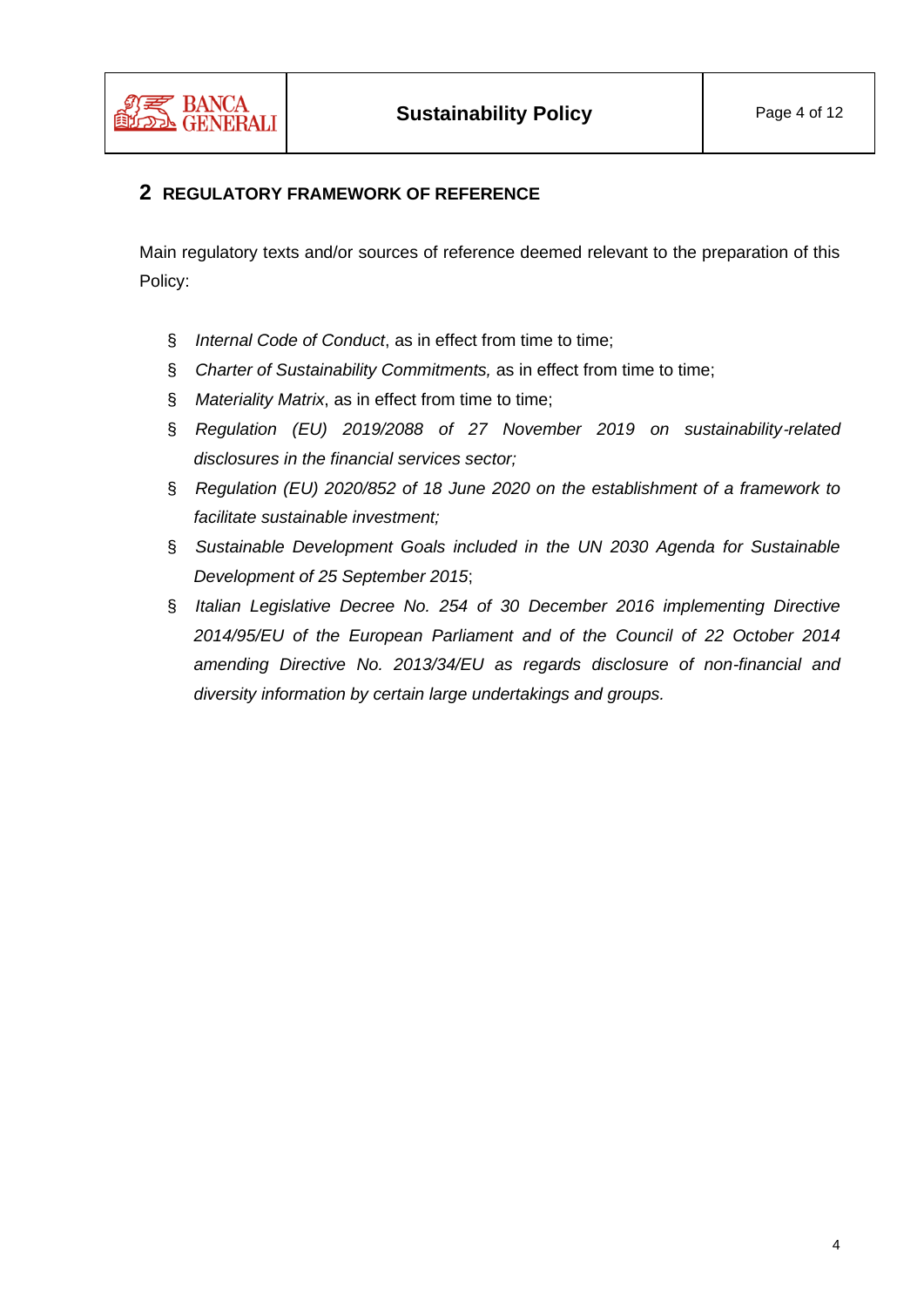

## <span id="page-4-0"></span>**3 OBJECTIVES**

Also in light of the growing importance of sustainability issues at the national and international level, Banca Generali is thoroughly and constantly committed to these issues that not only cover the area closely linked to ESG investments, but also entail the active engagement of all corporate functions. The formation of the Nomination, Governance and Sustainability Committee within the Board of Directors has also enabled to extend the reflection on sustainability issues from the management level to the Board level.

Banca Generali aims at creating long-term value for its stakeholders constantly considering their interests and the economic, environmental and social impacts of its activities when formulating its company strategy and designing its policies. The Bank has synthesised this ambition in its purpose '*To contribute to the creation of a healthy, resilient and sustainable society where people can progress and thrive'* and has also drawn up a sustainability model in the 'Charter of Sustainability Commitments', which is based on two pillars:

- **doing business sustainably** focusing on the excellence of corporate processes;
- **standing side by side with the community in which we operate**, playing an active role where the Banking Group operates, going beyond day-to-day business.

In detail, Banca Generali is committed to ensuring that its strategic decisions and their implementation are informed by its Sustainability Vision, namely to be a responsible company that contributes to the creation of value for its stakeholders, which applies to the following goals:

- *To be our Customers' first choice*
- *To make the most of our network of Financial Advisors*
- *To influence the megatrends that are shaping our business and the society in which we operate*
- *To foster debate on sustainability within the financial community*
- *To have a positive impact on our communities*
- *To be recognised as a responsible Group*
- *To work with our partners*
- *To create a working environment that inspires our people*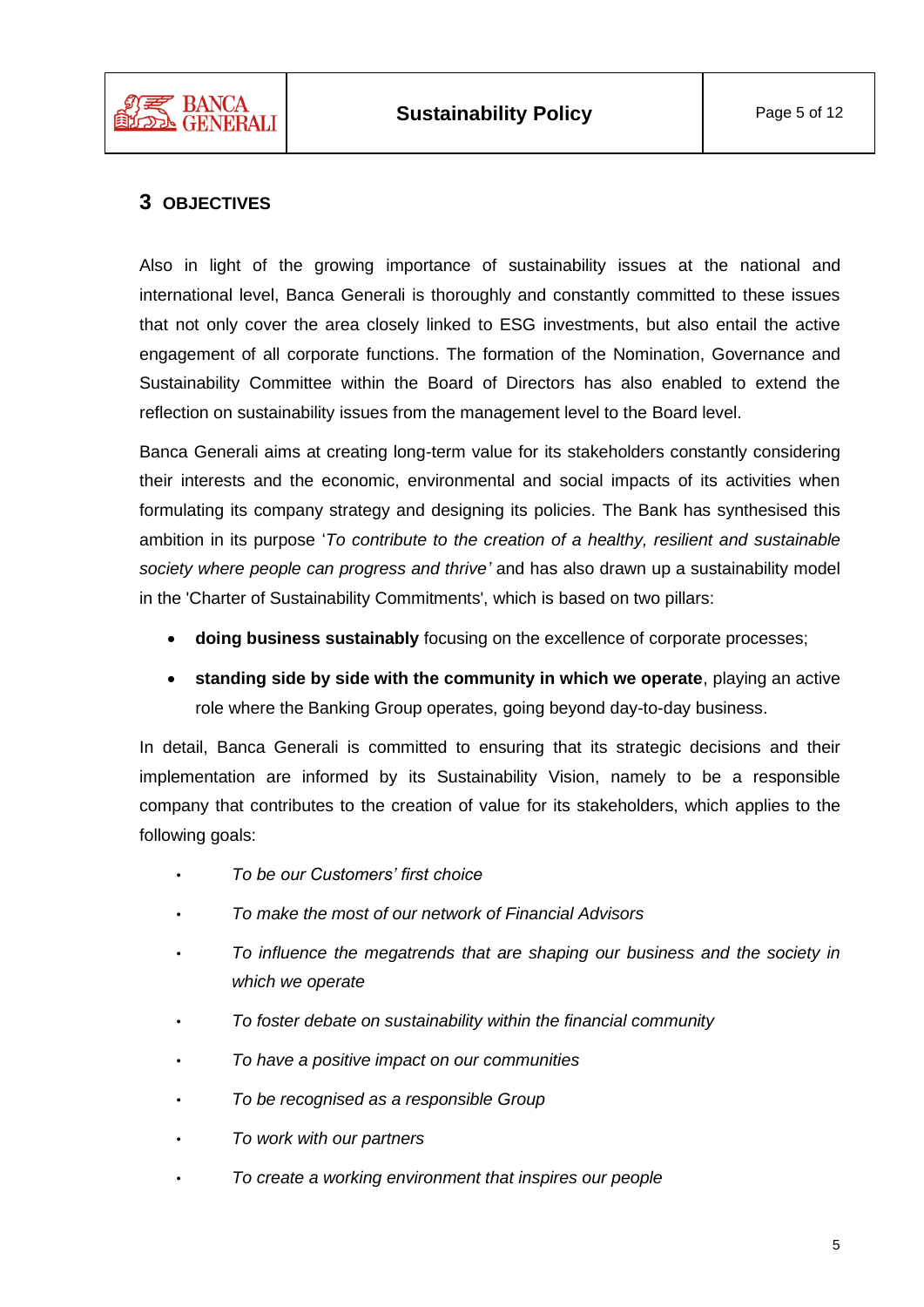In order to fully implement the sustainability model, this Policy defines the process for:

- identifying and prioritising the ESG Factors that are relevant for the business activities or over which the Group can have most influence;
- mapping the risks and opportunities associated with the relevant ESG factors, also with regard to the current scenario;
- assessing, monitoring and reporting on the risks and opportunities connected with the relevant ESG Factors.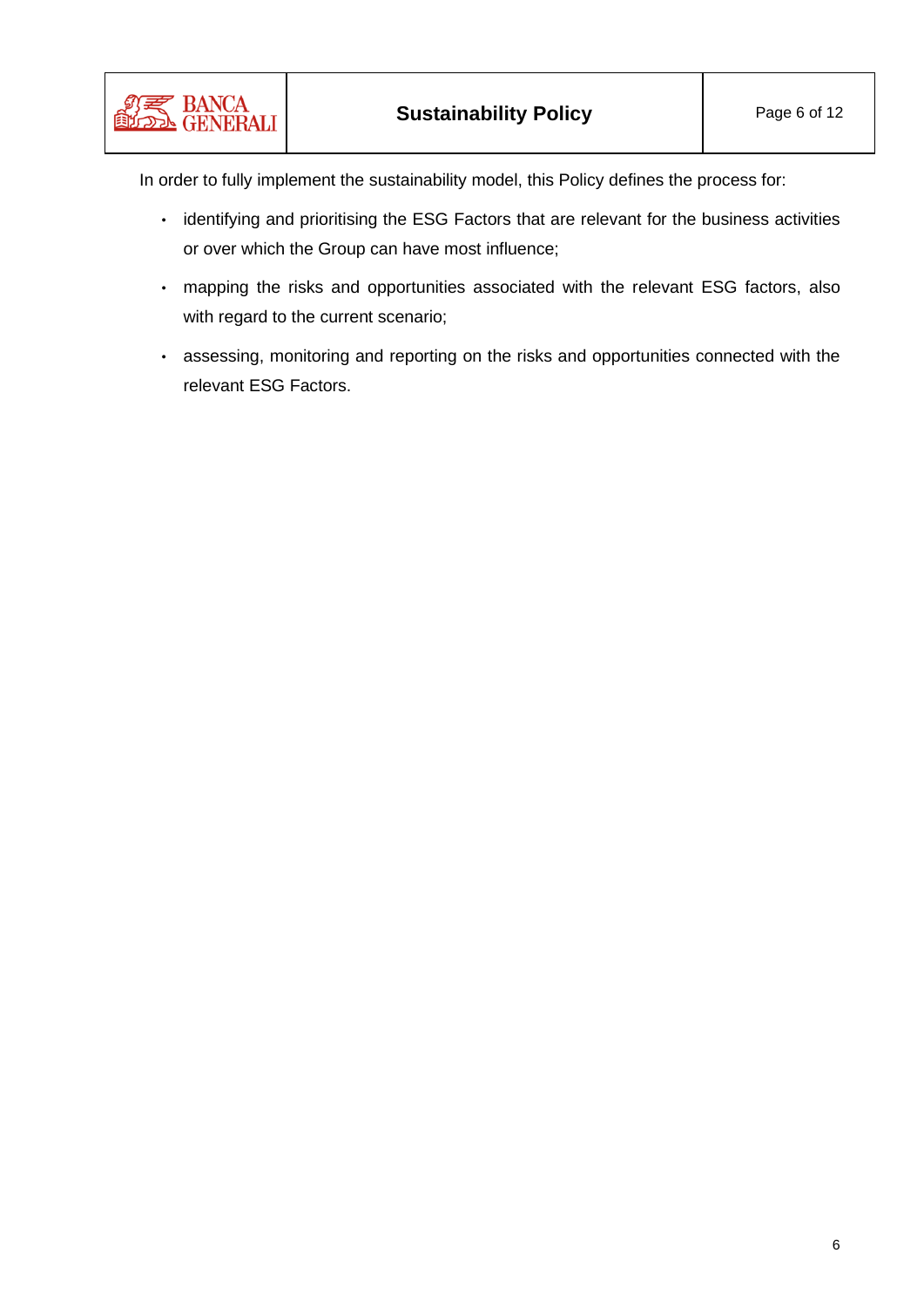

### <span id="page-6-0"></span>**4 DEFINITION OF ESG FACTOR**

An ESG factor is defined as any environmental, social and governance aspect that can have an impact on the achievement of the Banking Group's strategic goals and on its own system of governance, or that the Banking Group conversely can influence with its activities or choices.

The width of phenomena, trends and events that fall within this definition does not allow for a complete and definitive list of ESG factors, also in light of the evolution of the context in with the Banking Group operates and the changing legitimate interests of its stakeholders.

The table below provides guidance examples of ESG factors from the Reporting Framework of Principles for Responsible Investing of United Nations and from the Italian Legislative Decree No. 254 of 30 December 2016:

| factor                 | Category of the Example of factor                                                                                                                                                                                                                                                                                                                                                                                                                                                                                                                                                                                                                                                                                                 |
|------------------------|-----------------------------------------------------------------------------------------------------------------------------------------------------------------------------------------------------------------------------------------------------------------------------------------------------------------------------------------------------------------------------------------------------------------------------------------------------------------------------------------------------------------------------------------------------------------------------------------------------------------------------------------------------------------------------------------------------------------------------------|
| $E -$<br>Environmental | Aspects related to the quality and to the functioning of the environment and<br>natural systems, including: greenhouse effect and climate change; the<br>availability of natural resources, including energy and water; changes in the use<br>of soil and urbanisation; quality of the air, water and soil; the production and<br>management of waste; the protection of natural habitats and biodiversity.                                                                                                                                                                                                                                                                                                                       |
| $S -$<br>Social        | Aspects related to the rights, well-being and legitimate interests of people and<br>local communities, including: human rights, diversity and promotion of equal<br>opportunities; demographical changes; occupation and the right to decent<br>working conditions — including child and forced labour —, as well as<br>occupational health and safety; the distribution of wealth and inequalities within<br>and among countries; migrations; education and human capital development;<br>digital transformation, artificial intelligence, the Internet of Things and robotics;<br>health and access to social assistance and healthcare; consumer safety; power<br>diffusion and the crisis of traditional intermediate bodies. |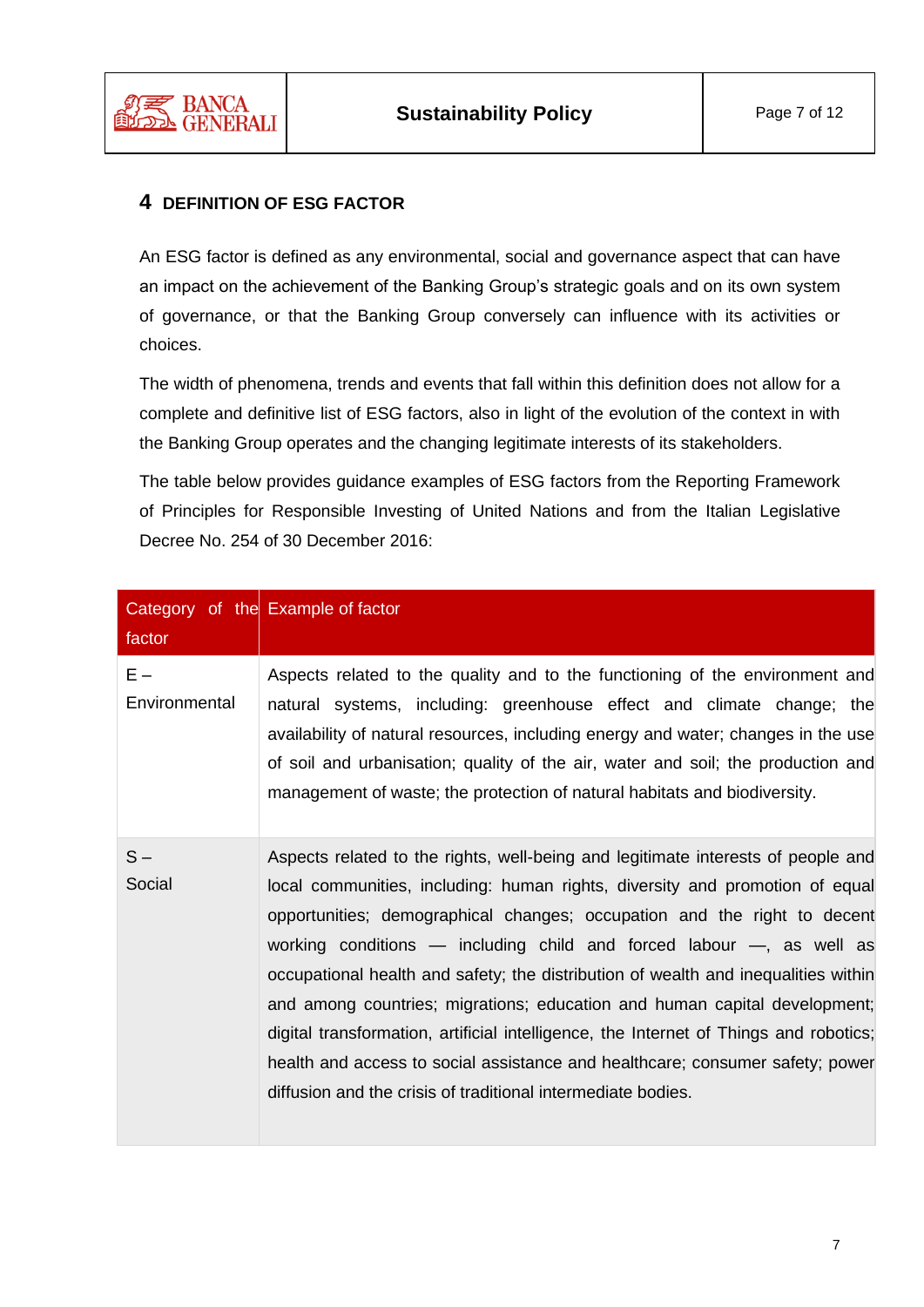

| G – Governance   Aspects related to governance of the companies and organisations, including: |
|-----------------------------------------------------------------------------------------------|
| transparency; ethics and integrity in business practices and compliance with                  |
| laws; corruption; tax responsibility; board structure, independence and diversity;            |
| incentive mechanisms for the management; shareholder and stakeholder rights,                  |
| protection/distortion of competition.                                                         |

The ESG factors shall be evaluated taking into account:

- **desirability of the impacts**, to distinguish the positive impacts that generate opportunities from the negative impacts generating risks;
- **direction of the impacts** to distinguish the impacts generated from those that the Banking Group has to face.

The effective management of the impacts related to ESG factors within the business model of the Banking Group Companies requires proper consideration of both opportunities and risks, generated and faced by the Banking Group Legal Entity.

ESG factor-related risks incurred by the Banking Group typically do not constitute an autonomous risk category, since such risks tend to be linked to the current risk categories identified by the Risk Management function in the various risk management policies.

Nonetheless, it is important to consider that risks related to ESG factors require to take into account the impacts on a "medium/long-term" perspective.

To this end, some risks related to ESG factors may be considered emerging risks (e.g., physical and transition risks due to climate change), while others could be already "emerged" through risk categories such as the financial, market, credit, operational, strategic and reputational ones. The management of risks deriving from ESG factors is therefore an integral part of the overall Banking Group risk management process, as already defined by the Risk Management function in the risk management policies, without prejudice to the need to integrate several specific cases and, more in general, refer to a longer time horizon for the appropriate assessment of some risks related to ESG factors.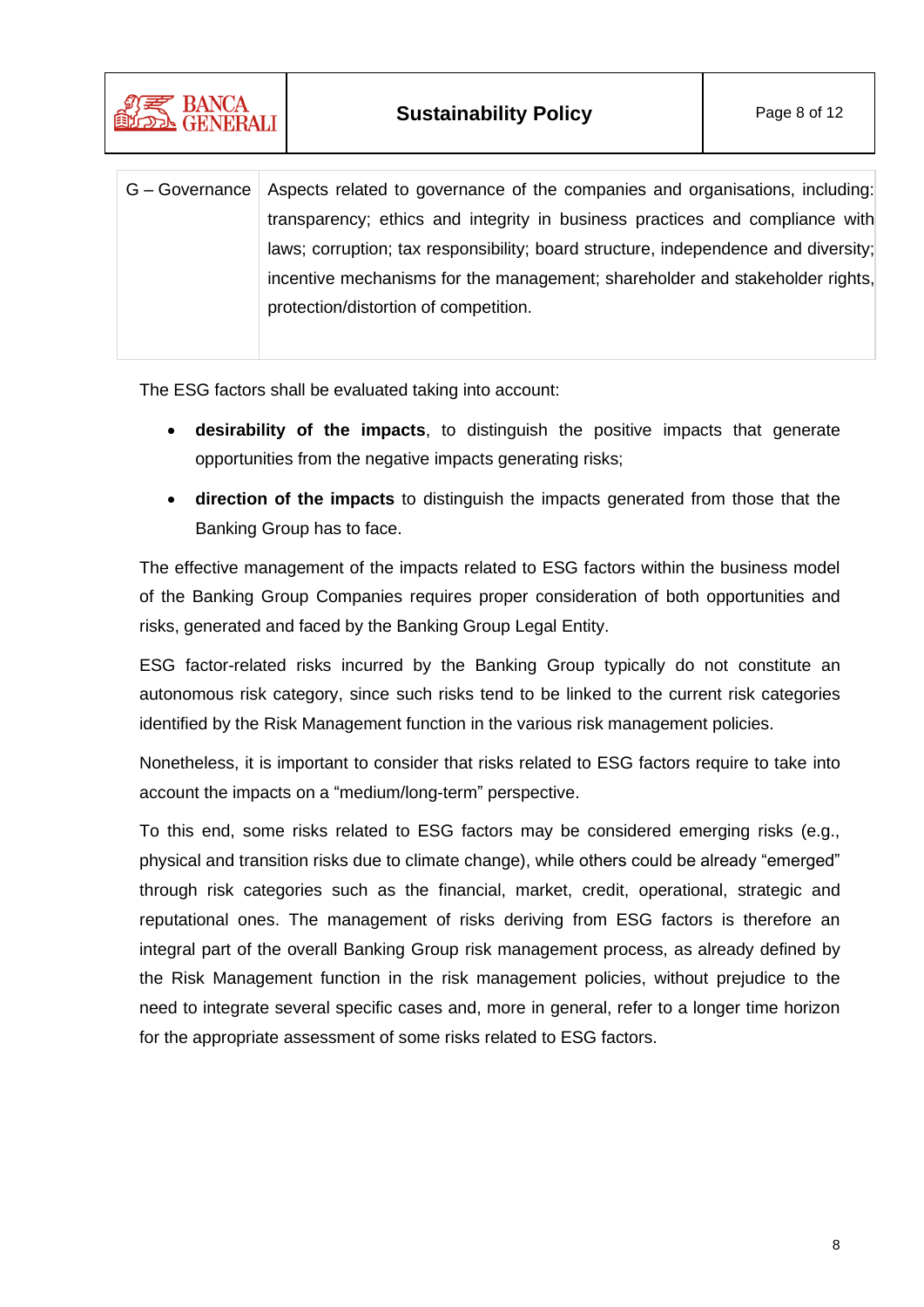

#### <span id="page-8-0"></span>**5 SUSTAINABILITY MANAGEMENT PROCESS**

The process described by this Policy is composed of the three following phases:

- **identification and prioritisation** of relevant ESG factors;
- **identification, assessing and management** of the risks and opportunities connected with the relevant ESG factors;
- **monitoring and reporting** on the risks and opportunities connected with the relevant ESG factors.

#### <span id="page-8-1"></span>**5.1 Identification and prioritisation of relevant ESG factors**

This phase is aimed at identifying and prioritising ESG factors that could determine risks or opportunities, as defined in the previous section.

This phase is considerably complex since it requires the integrated consideration of a vast repertoire of continuously evolving factors, with impacts on the Group's activities that are not always immediately identifiable and easily measurable, especially in the short term.

The identification and prioritisation of ESG factors takes into consideration a broad set of internal and external sources and relevant documentation, such as:

- the strategic plan and other pertinent documents relating to the strategic objectives, approved by Banca Generali's Board of Directors, including the Charter of Sustainability Commitments;
- the regulatory and legal framework in force, as well as the guidelines and recommendations, expectations and other non-binding documents applicable in the banking and financial services sector;
- the results of the risk assessment processes carried out by the Risk Management function, as per the various risk management policies;
- the reporting on alleged breaches, if any, of the Internal Code of Conduct gathered through whistleblowing mechanisms;
- stakeholders' engagement activities;
- requests by shareholders, ESG rating agencies, ESG analysts, proxy advisors and investors, including disclosure requirements of international reporting standards;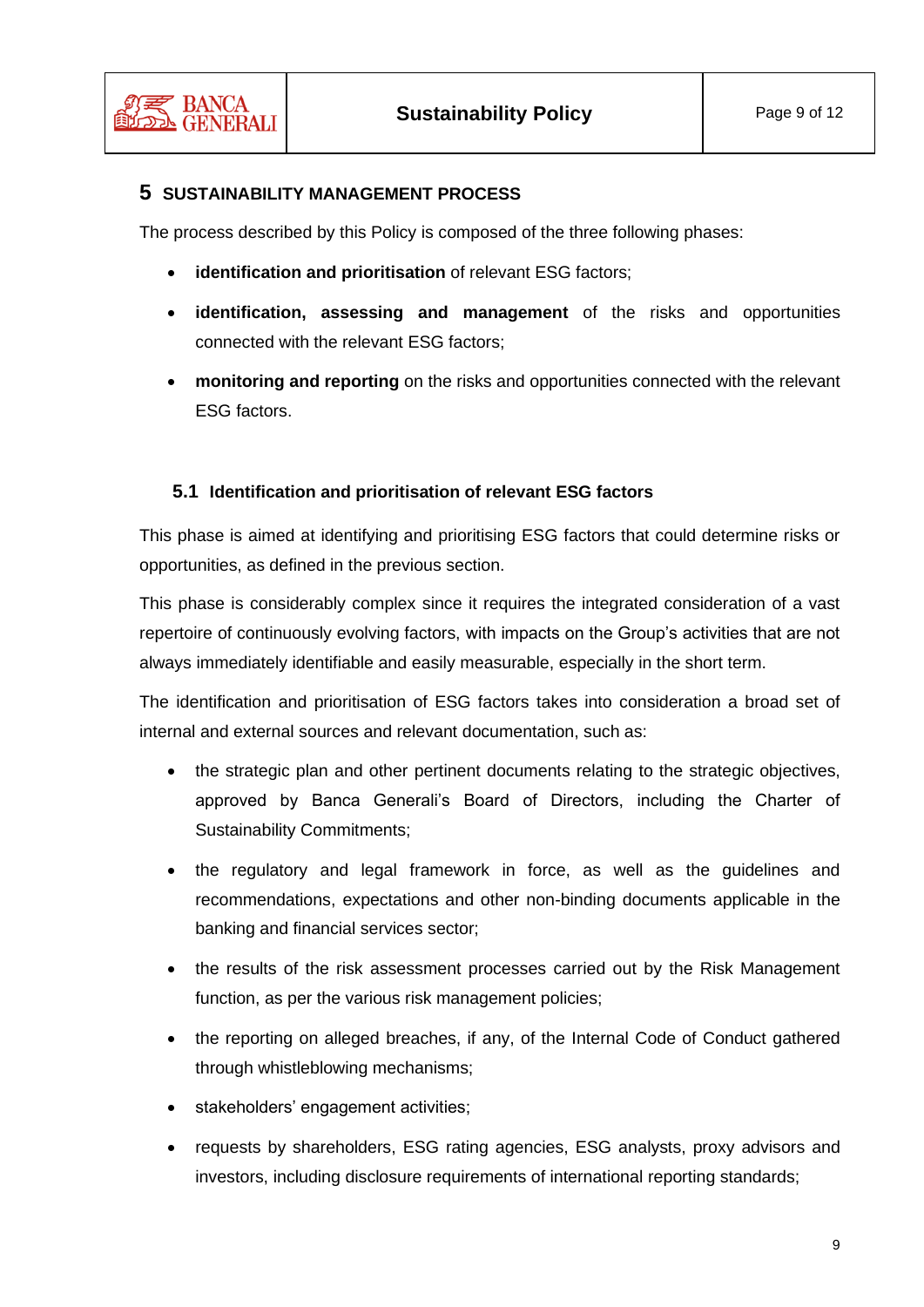- public analysis documents on megatrends and on the achievement of the SDGs<sup>3</sup> drafted, *inter alia*, by governments and international organisations, industrial associations, think-tanks, consulting firms, forums and multi-stakeholders' initiatives in which the Banking Group participates;
- media and web monitoring;

' BANCA

• benchmarking activities with companies operating in the same business areas as the Banking Group.

The output of this phase is the Materiality Matrix<sup>4</sup>, which pinpoints relevant ESG factors that can significantly influence the Group's value creation and/or can substantively influence the stakeholders' assessments of Banking Group's activities.

It is recognised that climate change represents an ESG factor with relevant, pervasive and cross-cutting implications for the achievement of the Group's objectives and for the fulfilment of legitimate interest of the stakeholders, therefore it is considered a permanent component of this selection.

#### <span id="page-9-0"></span>**5.2 Identification, assessing and management of the risks and opportunities connected with the relevant ESG factors**

The result of the materiality analysis allows one or more risk factors to be associated with each issue considered to be material from an ESG standpoint; these factors are also analysed in relation to existing control measures, especially for those categories of ESG risk the accelerated development of which requires priority consideration.

After defining the ESG factors in terms of risk, one or more traditional risk categories is associated with that factor.

The Bank formulates the control measures for ESG risks, including climate change, within the current individual risk categories (e.g., credit, operational, reputational and market risk) in order to manage them at all stages of the value creation process. This phase aims to

<sup>&</sup>lt;sup>3</sup> The Sustainable Development Goals included in the 2030 Agenda for Sustainable Development, signed by all UN Members in 2015 and which identifies 17 global priorities, 169 associated targets and 232 indicators, including, where possible, a baseline and targets.

<sup>4</sup> The Matrix that pinpoints relevant ESG factors that can significantly influence the Banking Group's value creation and/or can substantively influence the stakeholders' assessments of the said Banking Group's activities.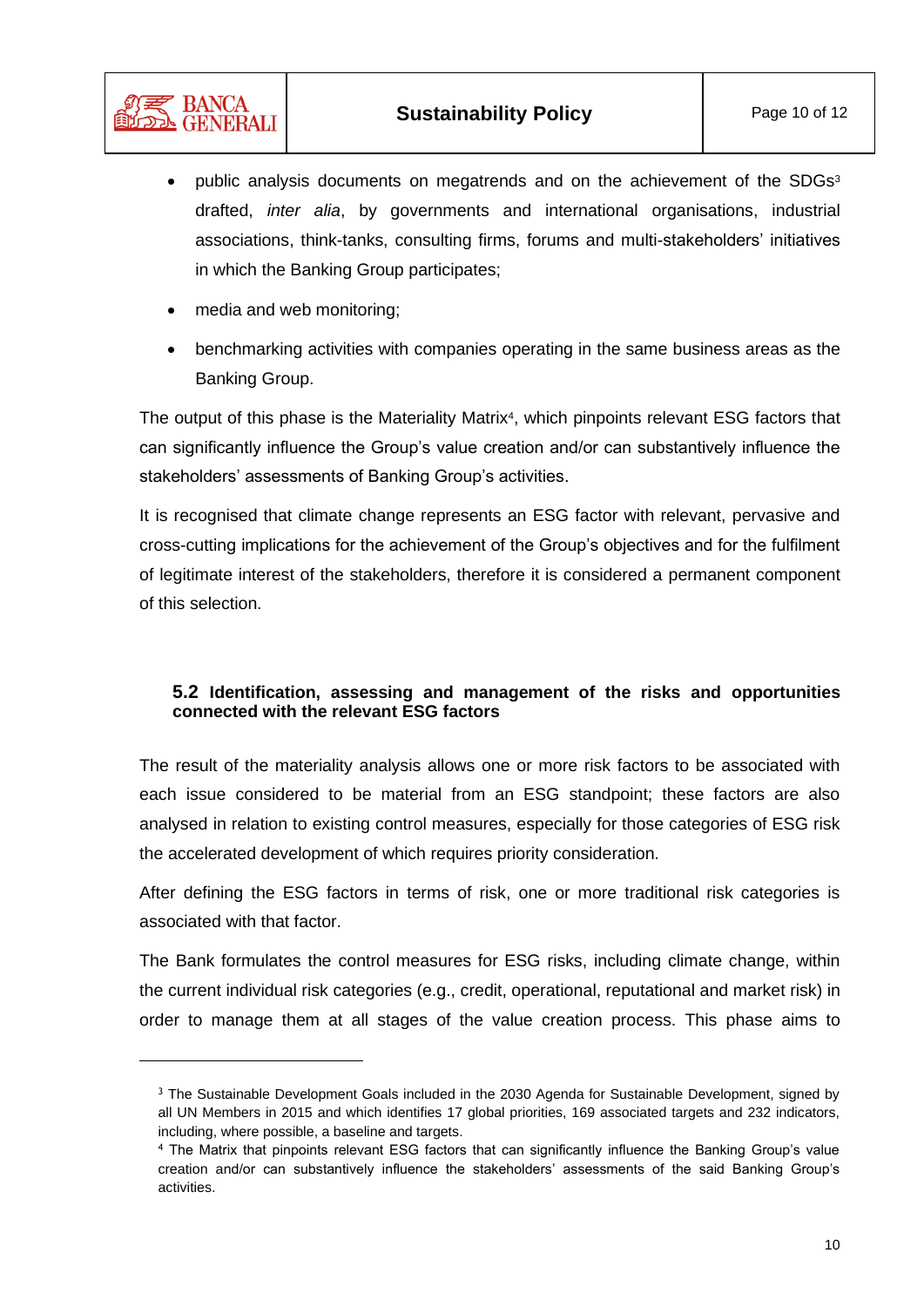

manage the risks and opportunities related to the relevant ESG factors. The Banking Group Business Owners<sup>5</sup>, according to the activities for which they are accountable, are responsible for:

- identifying the impacts of the relevant ESG factors, with reference to the risks generated and incurred — linking them to the risk categories in the Risk Map — and to the opportunities generated or seized; in the case of uncertainty in the identification of the impacts generated by the Group's activities, these can be derived considering their effects on the Group's reputation;
- prioritising the impacts according to their relevance;

<sup>2</sup> BANCA **ELDE GENERALI** 

> assessing  $-$  regarding the impacts considered relevant  $-$  if responsibilities are clearly assigned and integrated into the processes, and a proper management system is defined, verifying the adequacy of the measures in place and adopting possible adjustments or integrations. Such measures should be embedded into each relevant business, and support processes.

With reference to the activities in question, the Business Owners avail themselves of the support from the appropriate functions in charge.

Similarly, with the exception of the activities falling within the remit of the specific functions involved in the process, the ESG risk assessment is the responsibility of the Risk and Capital Adequacy Department, which carries out this task centrally for all the Group Companies. The ultimate purpose of the risk assessment is to evaluate the level of exposure to the sustainability risk for the individual legal entities included within the consolidation scope and at Group level.

The Bank therefore adopts a sustainability risk assessment methodology associated with the business processes that is based on identifying risk scenarios, with a view to determining the sustainability risk associated with the business processes concerned.

#### <span id="page-10-0"></span>**5.3 Monitoring and reporting on the risks and opportunities connected with the relevant ESG factors**

The Group monitors sustainability risk with the aim of overseeing the risk exposure and verifying its compliance with the Group's risk profile. The Risk and Capital Adequacy Department is responsible for carrying out the monitoring activity on the basis of the analyses conducted.

<sup>5</sup> For the purposes of this Policy, the term includes the Chief Executive Officer/General Manager and his/her direct reports, as well as the Chief Executive Officers and/or General Managers of the Subsidiaries.